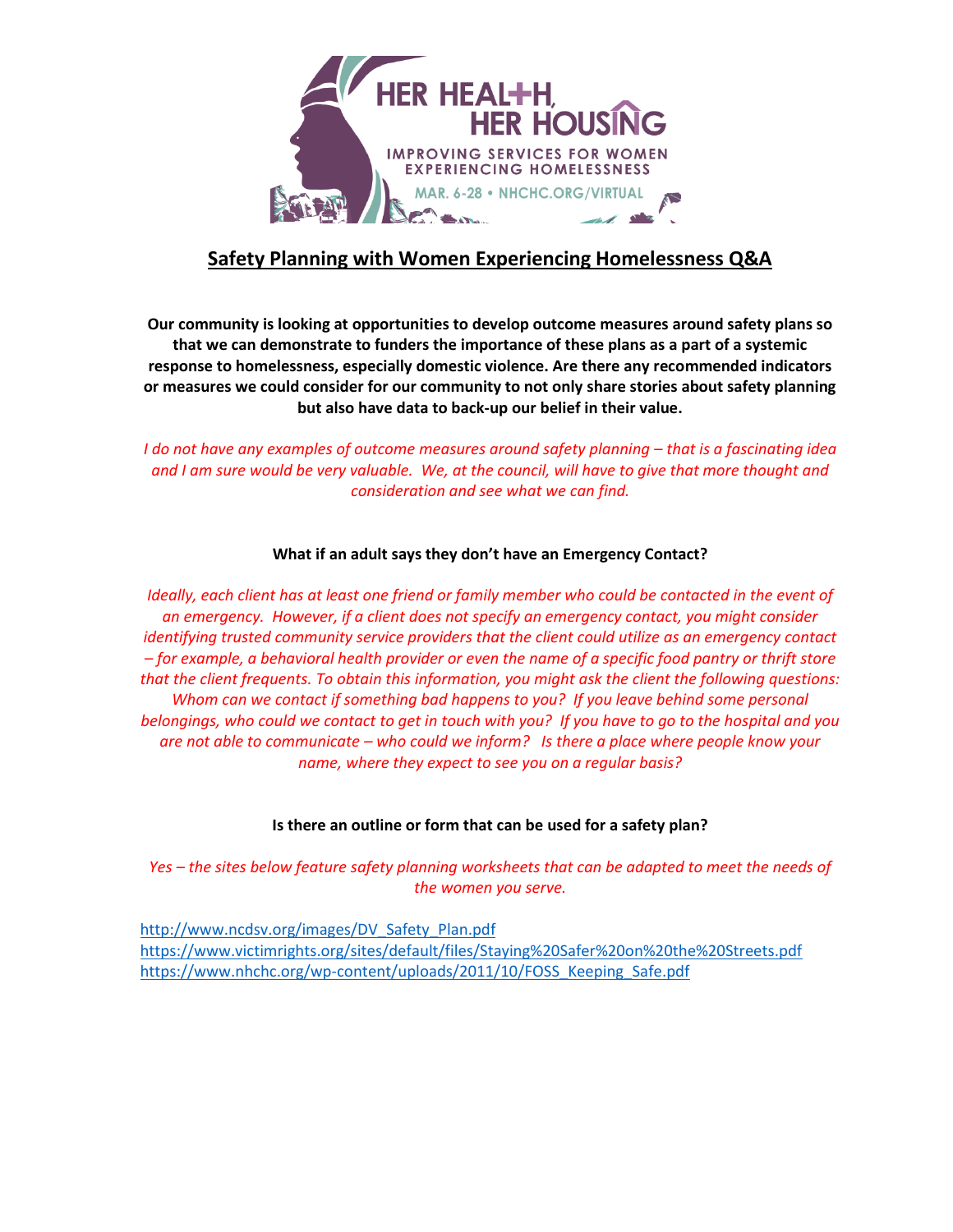

**Can you speak more on safety plans for staff who are working with victims of domestic violence?**

*There are excellent resources specific to victims of domestic violence – check out the following links:*

<http://www.dvrc-or.org/safety-planning/> <https://www.thehotline.org/help/path-to-safety/>

**Would it be a viable option to develop a safety plan as a team effort involving personnel working with clientele such as therapists, counselors, case workers, social workers etc** 

*Yes! It could be very helpful to include a variety of team members as you consider a plan to keep your clients safe. This would allow all aspects of the client's life to be taken into consideration. However, it is vital to insure that the client leads the process and that she is not overwhelmed by the amount of input. Imagine if a team of people gathered to point out all the potential dangers in your life. That could be devastating! You will have to work hard to develop a system that is positive and motivating.*

**What would you incorporate into a safety plan for an individual who is actively participating in sex work? What about someone who is actively using and not yet ready to contemplate treatment?**

*I have included below a link with information about safety planning with sex workers. Of course, it is difficult to safety plan with those who are actively engaged in sex work and those who are struggling with substance abuse, because these are both such inherently dangerous lifestyles and the potential for harm is almost immeasurable. Most would feel very uncomfortable discussing "safe" dealers, drug combinations, shoot up sites, etc. with clients. Focusing on the basics of WHO and WHERE (who do I trust, where do I feel safe, etc.) are always good foundations that can be helpful in any situation.*

[http://www.traffickingresourcecenter.org/sites/default/files/Safety%20Planning%20At%20A%20Gla](http://www.traffickingresourcecenter.org/sites/default/files/Safety%20Planning%20At%20A%20Glance.pdf) [nce.pdf](http://www.traffickingresourcecenter.org/sites/default/files/Safety%20Planning%20At%20A%20Glance.pdf)

**Any special considerations for women of transgender experience, especially those who engage in survival sex work that exposes them to potentially dangerous situations?**

*See question 10 for safety guidelines specific to sex workers. Women who are transgender may have a more difficult time finding resources and are certainly at greater risk in many situations. Keep a list of community resources that are happy to serve women who are transgender and take extra care to provide a friendly transfer when you make such a referral.*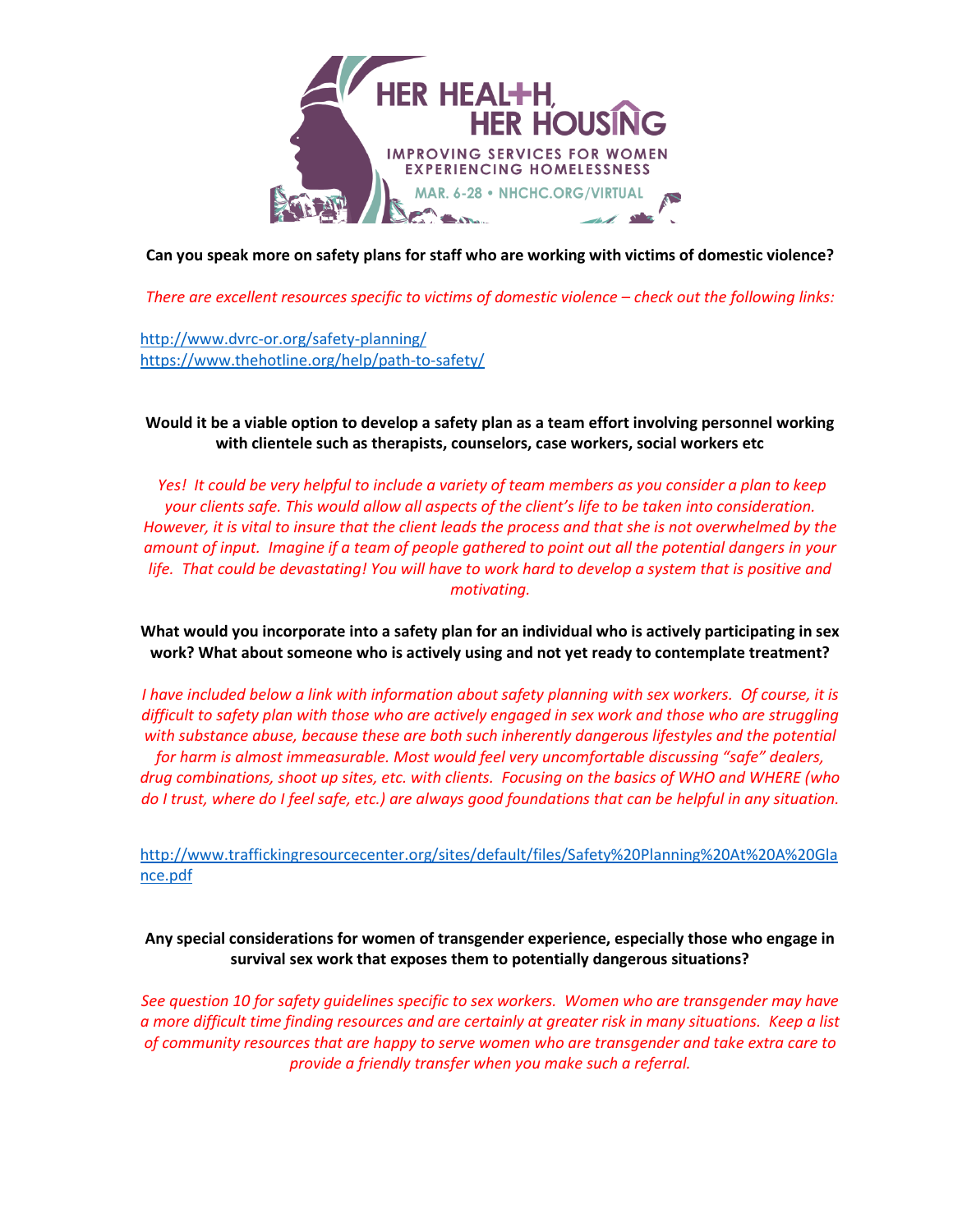

**Best tactic for females with severe mental illness and inability to get care. Not "suicidal" or "homicidal." Extremely vulnerable** 

*It is very challenging to safety plan with someone who is mentally ill and extremely vulnerable. I have included links below with additional information, but regular connection with a caring community is going to be essential in keeping a client like this safe. Is there a behavioral health group or meeting (such as Celebrate Recovery, AA, local support groups, behavioral health providers,*  faith communities, etc.) that she can participate with and therefore have some sort of regular *contact with someone? A strong support system is her best way to avoid harm.*

[https://www.masspartnership.com/pdf/Crisis-Planning-Tools\\_Guide\\_for\\_ProvidersFinal.pdf](https://www.masspartnership.com/pdf/Crisis-Planning-Tools_Guide_for_ProvidersFinal.pdf) [http://www.calcasa.org/wp-content/uploads/files/angie-blumel-advocate-guide-safety-planning](http://www.calcasa.org/wp-content/uploads/files/angie-blumel-advocate-guide-safety-planning-final-printer.pdf)[final-printer.pdf](http://www.calcasa.org/wp-content/uploads/files/angie-blumel-advocate-guide-safety-planning-final-printer.pdf)

**In the announcement, it mentioned that the webinar would reference assisting clients in developing a concise, unique, practical plan to address the many dangers and challenges they face as women experiencing homelessness - for any reason. i missed the first few minutes of the webinar, so perhaps i missed it, so i apologize in advance, but, can you give a bit more detail on how these two concepts correlate and give some detailed strategies on how to implement a safety plan for a person that's is homeless?** 

### *See question seven for more specific information on safety planning with women who are homeless. Our hope is that the webinar in its entirety addresses this issue.*

**Any ideas for safety planning when a client has a mobility limitation and also must use public transportation for financial reasons? A client has had run-in's with her abuser because he tends to hang out in the downtown area near her doctor's office. She already has a TRO but I'm trying to trouble shoot with her ideas.** 

*Public transportation is a safety issue for many women experiencing homelessness. I have included below a link with very general safety information to consider when using public transportation – each of these will be even more important for a woman experiencing homelessness. I would again consider the basic questions of WHO and WHERE? Who can accompany her or at least be aware of her schedule, if possible, and where does she feel most safe – which routes, which stops, etc.* 

<https://www.springfieldmo.gov/307/Public-Transportation-Safety-Tips>